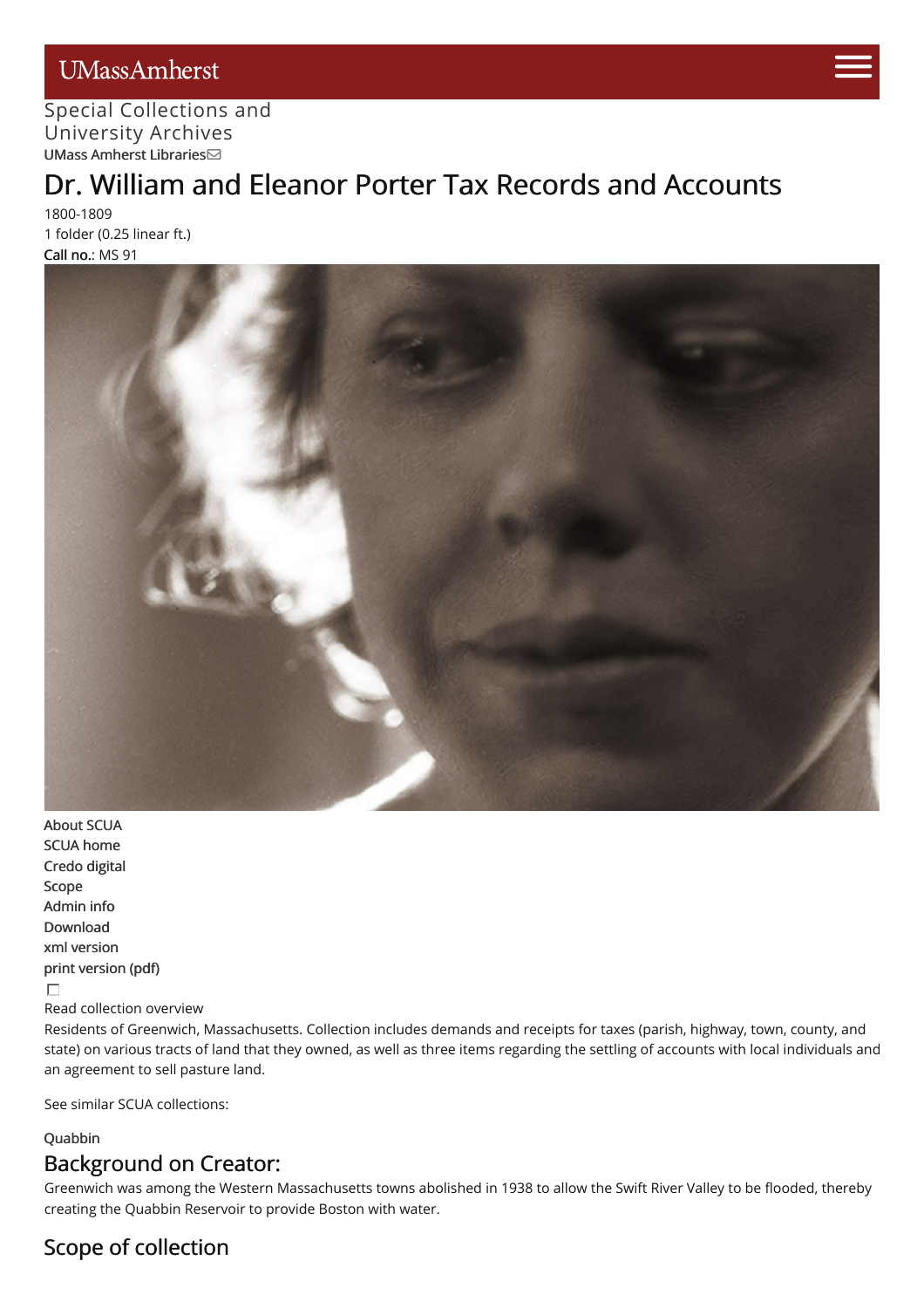The collection includes demands and receipts (1804-1809) for taxes (parish, highway, town, county, and state) on various tracts of land in Greenwich, Massachusetts owned by Dr. William and Eleanor Porter, as well as three items (1800-1808) regarding the settling of accounts with local individuals (Ichabod Trandell [Grandall?], James Mills, and Isaac Hunter) and an agreement (1807?) to sell pasture land to Captain West of Greenwich.

## <span id="page-1-0"></span>Administrative information

#### **Access**

The collection is open for research.

#### Provenance

Acquired from Donald Howe, 1960.

#### Processing Information

Processed by Linda Seidman, 1985.

Language: English

Acknowledgments

Encoding funded by the Andrew W. Mellon Foundation.

#### Copyright and Use (More [information](http://scua.library.umass.edu/umarmot/?page_id=690) )

Cite as: William and Eleanor Porter Tax Records and Accounts (MS 91). Special Collections and University Archives, University of Massachusetts Amherst Libraries.

## Search terms

#### Subjects

Greenwich (Mass.)--Economic conditions--19th century--Sources. Greenwich (Mass.)--Taxation--History--19th century--Sources. Hampshire County (Mass.)--Economic conditions--19th century--Sources. Hampshire County (Mass.)--Taxation--History--19th century--Sources. Landowners--Massachusetts--Greenwich--Economic conditions--19th century--Sources. Local taxation--Massachusetts--History--19th century--Sources. Pastures--Prices--Massachusetts--History--19th century--Sources. Porter, Eleanor, landowner--Finance, Personal. Porter, William, landowner--Finance, Personal. Quabbin Reservoir Region (Mass.)--Economic conditions--19th century. Real property tax--Massachusetts--History--19th century--Sources.

#### **Contributors**

Porter, William [main entry] Porter, Eleanor Porter, Eleanor, landowner. Link to similar SCUA collections **Ouabbin** 



Special Collections & University Archives [University](http://www.library.umass.edu/) Libraries : UMass [Amherst](http://www.umass.edu/) 154 Hicks Way : Amherst, Mass. 01003-9275 Ph. 413-545-7282 (545-SCUA)